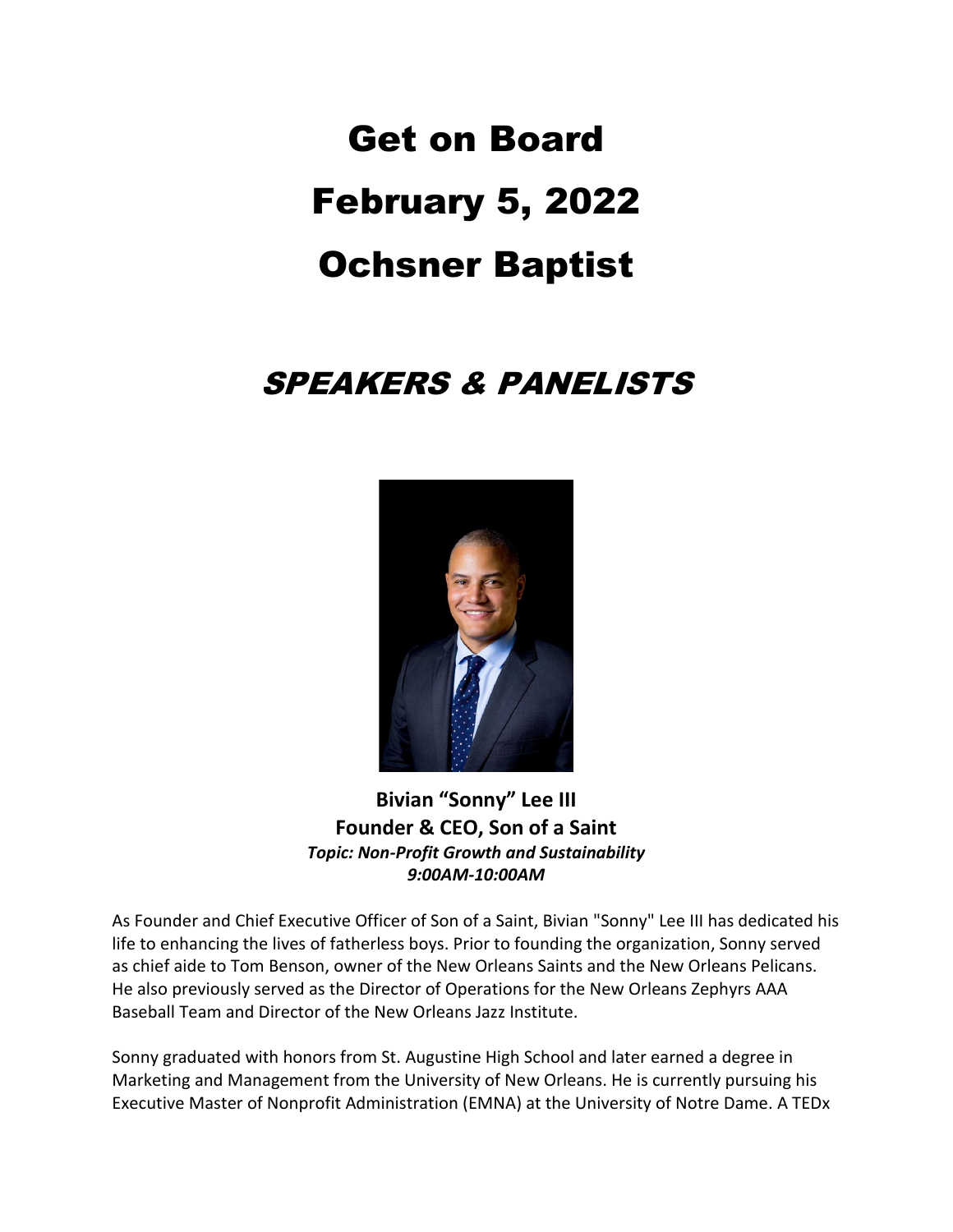speaker on community service, decision-making and the importance of education, Sonny's nonprofit work has been highlighted on CNN, Al Jazeera America, NPR along with local television stations and newspapers.

His work on behalf of his community and the Son of a Saint organization has garnered him numerous awards, including:

- 2020 Urban Heroes Award, The Urban Conservancy
- 2019 "A-List" Honoree, Adore Magazine
- 2018 Homer Hitt Alumnus of the Year, University of New Orleans
- 2017 Southerners of the Year, Southern Living
- 2017 Role Model Award, Young Leadership Council (YLC)
- 2017 Children's Hero Award, Children's Bureau of New Orleans
- 2016 New Orleanian of the Year, Gambit Weekly
- 2015 Angel Award, Blue Cross Foundation
- 2015 Ten Outstanding Young Americans, United States Junior Chamber
- 2014 People to Watch, New Orleans Magazine
- 2013 FBI Director's Community Leadership Award
- 2013 Champion of Change Award, Crescent City Chapter of Links, Inc.
- 2013 Millennial Change Maker Award, Spears Consulting
- 2011 40 Under 40, Gambit Weekly



#### **Elaine Garvey Elaine Garvey Coaching and Consulting, LLC** *Topic: Board Effectiveness - Best Tips & Common Pitfalls 10:15AM-11:15AM*

Having spent over 25+ years in the world of public accounting and building on a career of working with and developing people, Elaine is working on starting her own business focused on coaching individuals and leadership teams.

During her time as a Director with a regional CPA firm and as a managing director with a global professional services company, she has worked with many clients and most recently had a focus on serving not for profit organizations. These ranged from higher education institutions, arts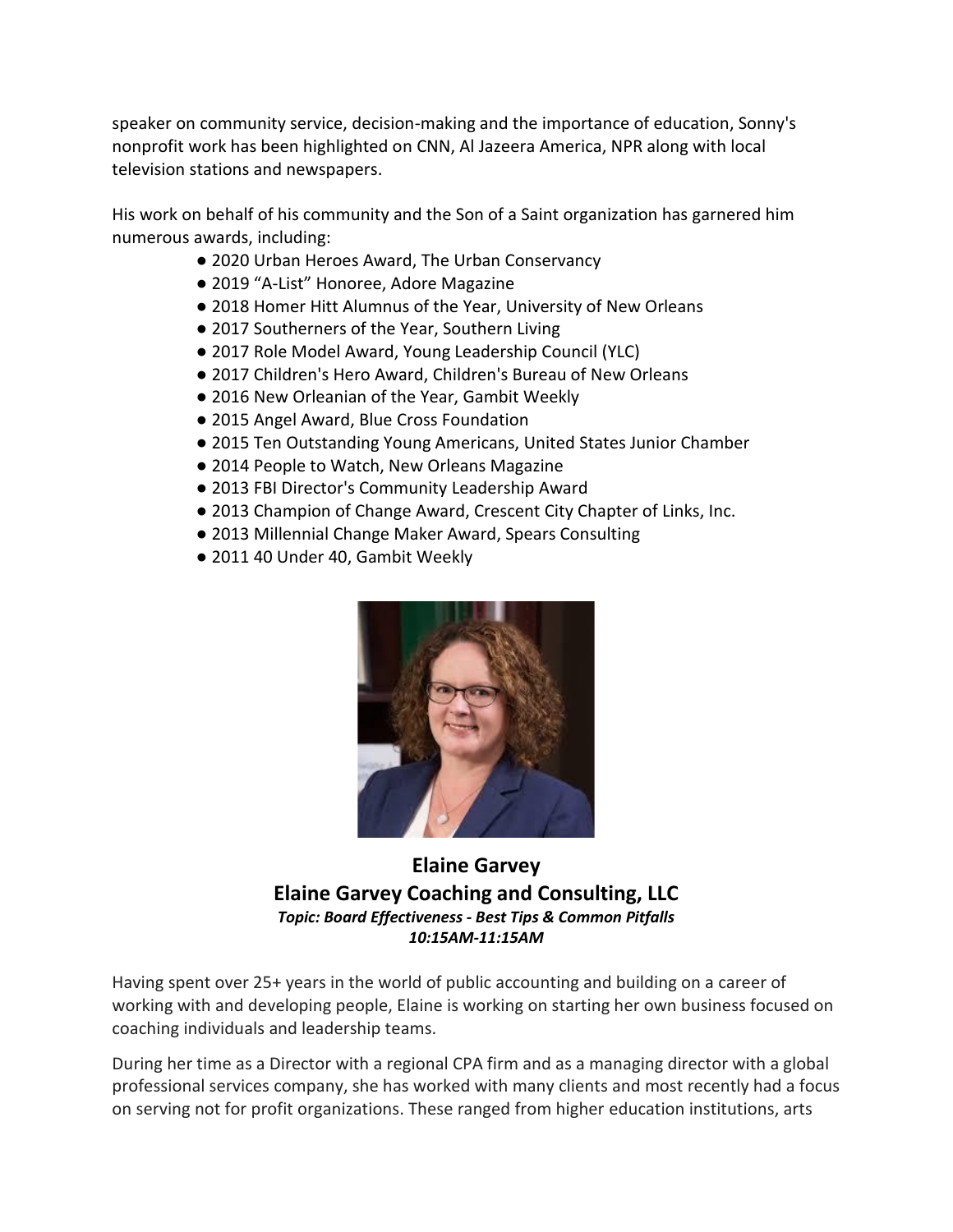and culture organizations, to others such as community focused foundations. Her work with boards and executives in these organizations provided unique insight into board governance and operational practices. Elaine has also served on a number of boards, both as a general board member and in officer roles.

Elaine has frequently presented on the topic of board governance and was the co-author of *Board Effectiveness: What Works Best, 2nd Edition*, a joint publication of PwC and The Institute of Internal Auditors.

She has been recognized twice as one of City Business' Women of the Year.

Elaine lives in New Orleans with her daughter, Evie and their animal family.



#### **Melissa Sawyer Founder & CEO, Youth Empowerment Project (YEP)** *Topic: Board Leadership & Non-Profit Collaboration/Partnerships 11:30AM-12:30PM*

Melissa is a Founder and CEO of Youth Empowerment Project (YEP). Melissa received her B.A. from McGill University in Montreal, Quebec and her M. Ed from the Harvard Graduate School of Education (HGSE). Melissa first came to New Orleans through Teach for America (TFA) and she returned to the city after receiving her Master's Degree in order to help reform the state's juvenile justice system.

In 2004, Melissa and two other juvenile justice advocates founded YEP as the first program of its kind in Louisiana to support formerly incarcerated youth transition back into their families and communities. Over the past 17 years, YEP has expanded to provide mentoring, high school equivalency preparation, employment readiness, and out-of-school time programming to young people across the Greater New Orleans region.

Among the significant recognition she has received for her leadership at YEP, Melissa was recognized by the Times-Picayune as one of the 300 people "who have made New Orleans, New Orleans" (2018) and Gambit Weekly selected her as New Orleanian of the Year (2016).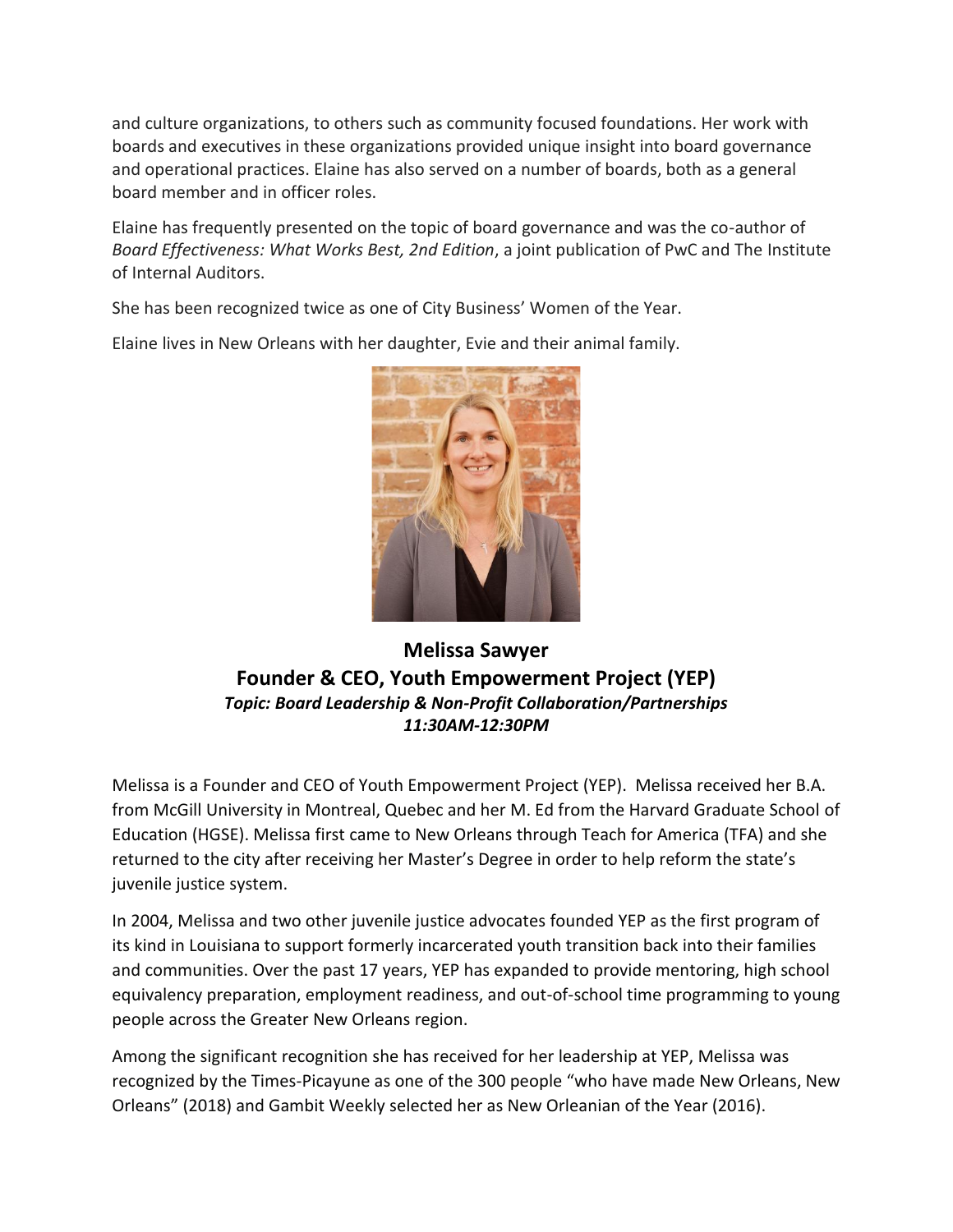#### **Panel Discussion**

*Topic: Board Best Practices - Recruitment, Fundraising, and Engagement 1:00PM-2:30PM*

#### **Moderator**



**Essence Banks Junior League of New Orleans, Speaker Chair, Women's Leadership Summit 2022**

# **Panelists**



# **Karen Blessey, MD, MS, FACP Senior Physician, Medical Director of Physician Recruiting, Ochsner Health**

Dr. Karen Blessey, a New Orleans native, graduated from medical school at LSU Health Sciences Center in Shreveport and completed her internal medicine residency training at LSU Health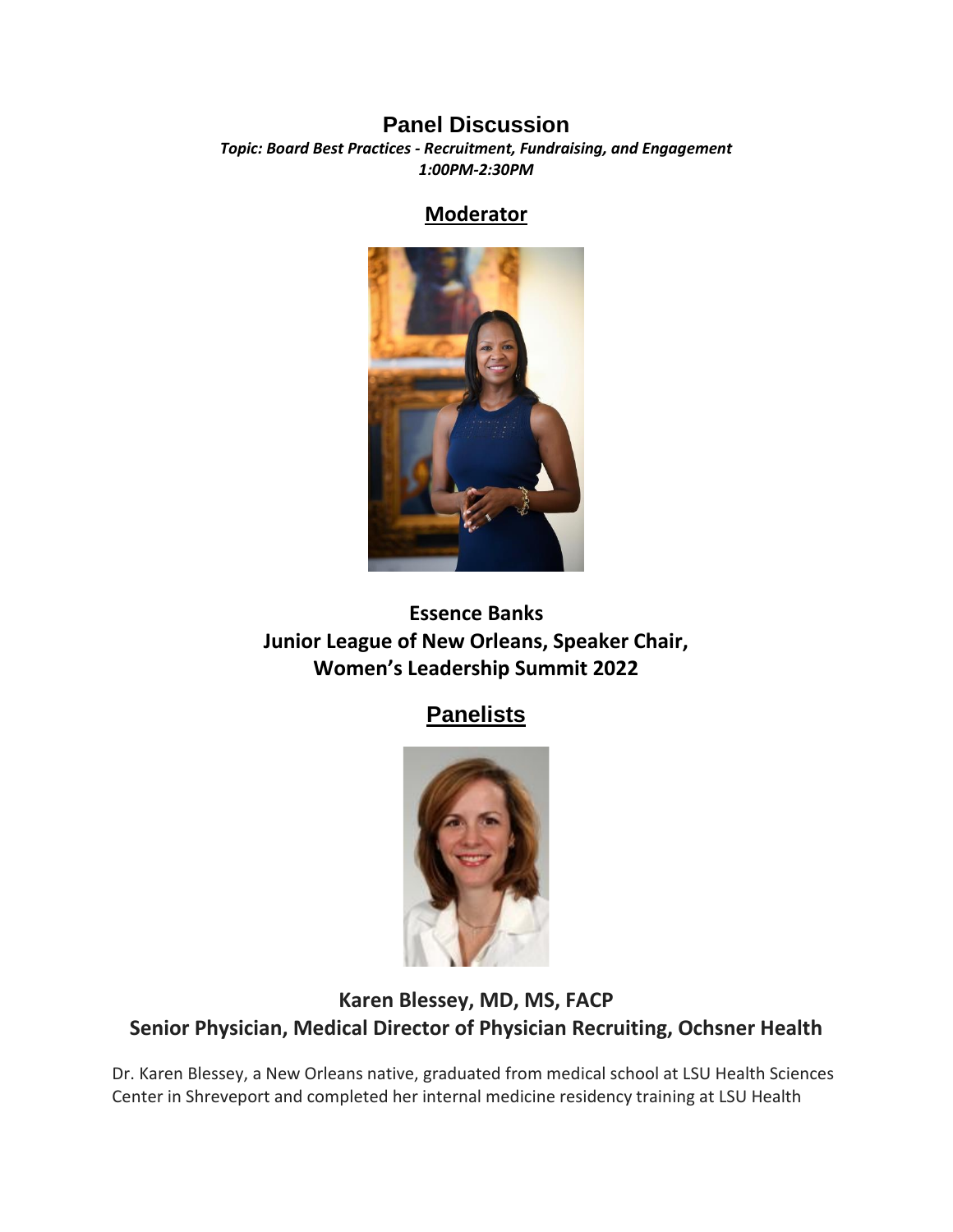Sciences Center in New Orleans. In addition to her medical training, she holds a bachelor's degree from the University of Richmond and a Master's in Physical Chemistry from the University of Colorado. Dr. Blessey practices internal medicine in uptown New Orleans at the Ochsner Baptist primary care clinic. With over 15 years of experience, Dr. Blessey assists patients with preventative care and chronic disease management. She has served on the Board of Directors of Ochsner Health since 2018.



# **Alice Glenn Association of Junior Leagues International Board Member Past President of the Board of Directors of Junior League of New Orleans CEO, Glenn & Associates, LLC**

Alice Franz Glenn believes that advocacy and philanthropy are the two most impactful means to effect change. As such, she is the Founder and CEO of Glenn & Associates, LLC, a consulting firm specializing in strategy, development, and community affairs that helps organizations leverage advocacy and philanthropy to maximize impact. Throughout her twodecade career Alice has worked on political campaigns and with organizations such as the United Way, Loyola University of New Orleans, and the Louisiana Restaurant Association.

Through her education, career and volunteer efforts, Alice has developed expertise at the intersection of the political, philanthropic, and business communities. She earned a bachelor's degree in Political Science from Millsaps College in Jackson, Mississippi, and master's degree from Tulane University. She has supported political candidates and government officials, having recently completed a term as Legislative Assistant to Speaker Pro Tempore Walt Leger, the second ranking member of the Louisiana House of Representatives.

Alice's philanthropic and volunteer efforts are focused on gender equity, family support, and education. She is active with a number of non-profit organizations, currently serving as an atlarge board member of the Association of Junior Leagues International as chair of the Issues committee and a member of the Diversity, Equity and Inclusion committee. Locally, Alice serves on the Executive Committee of the Louisiana Alliance of Nonprofit Organizations(LANO), Citizens for One Greater New Orleans, the United Way of Southeast Louisiana's Campaign